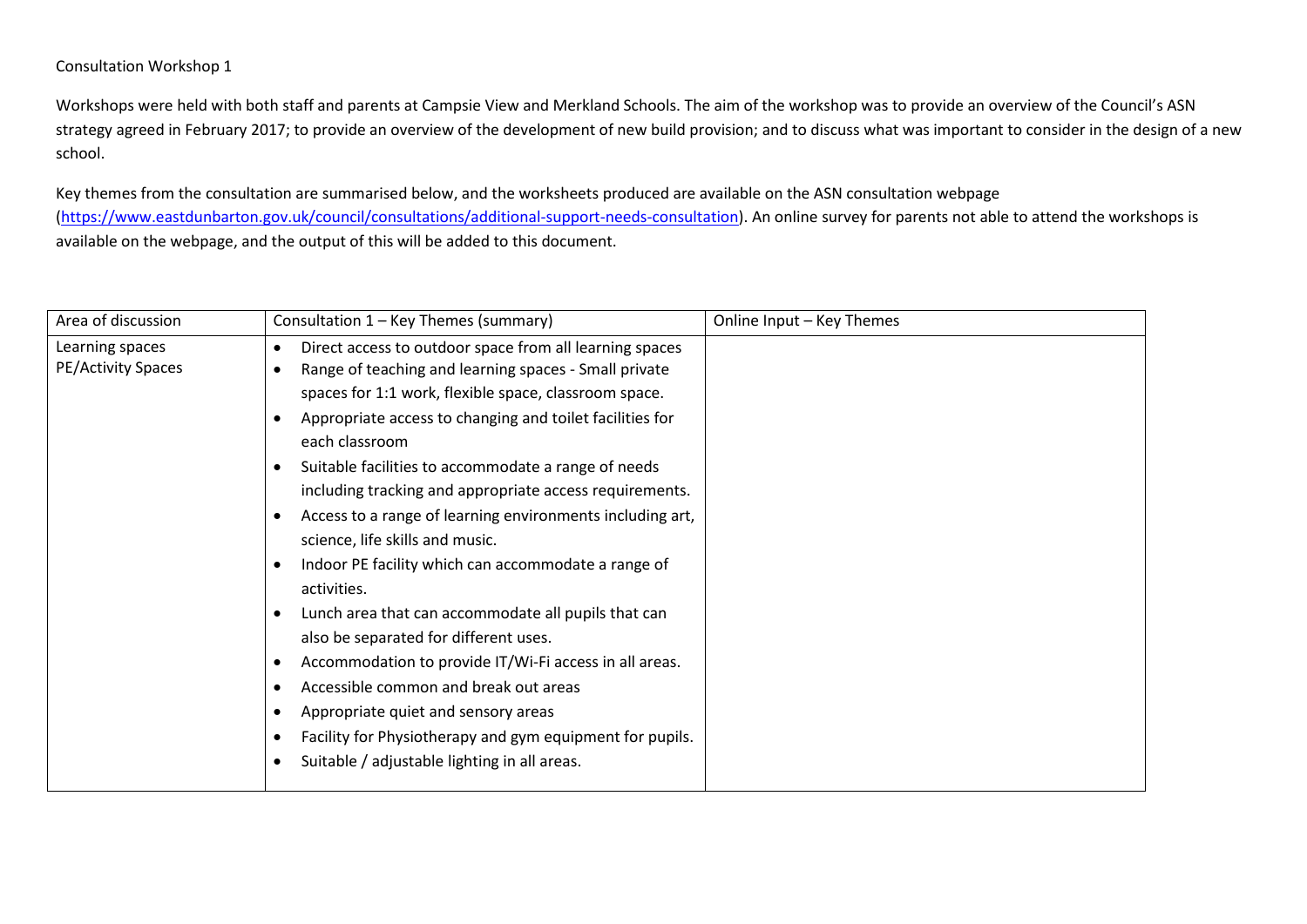| Circulation and shared space | Dedicated spaces for development of life skills to be                   |  |
|------------------------------|-------------------------------------------------------------------------|--|
| Specialist spaces            | provided (home style space)                                             |  |
|                              | School location should provide easy access to local                     |  |
|                              | community to support skills development                                 |  |
|                              | Space for vocational education to be provided (e.g.<br>$\bullet$        |  |
|                              | café/restaurant, workshop, shop, etc.)                                  |  |
|                              | Storage very important to account for specialist<br>$\bullet$           |  |
|                              | equipment, reduce clutter. Needs easy access/power.                     |  |
|                              | Range of therapy spaces required - Hydro pool, sensory                  |  |
|                              | space, Physio space, visiting specialist space.                         |  |
|                              | Accessible and suitable access to specialist resources                  |  |
|                              | including sensory, art, music, outdoor learning.                        |  |
|                              | Laundry facilities should be available for staff to access<br>$\bullet$ |  |
|                              | Soft / quiet areas for pupil relaxation.<br>$\bullet$                   |  |
|                              | Parking on site to accessible and safe for bus and taxi                 |  |
|                              | drop off and staff                                                      |  |
|                              | Access to hydro and splash pool with appropriate<br>$\bullet$           |  |
|                              | sensory lighting and music                                              |  |
|                              | Facility finishes and lighting should be appropriate for<br>$\bullet$   |  |
|                              | specific room requirements.                                             |  |
|                              | Ramp access to outdoor covered areas for all classrooms<br>$\bullet$    |  |
|                              | for outdoor learning.                                                   |  |
|                              | Facility should provide double width access for all areas.<br>$\bullet$ |  |
|                              | Tracking is required within facility for ease for access<br>$\bullet$   |  |
| <b>Outdoor Space</b>         | Access needs to be considered to take account of<br>$\bullet$           |  |
| <b>Additional features</b>   | transport to school and the needs of pupils and parents                 |  |
|                              | Outdoor areas to provide different types of space for<br>$\bullet$      |  |
|                              | different ages and different levels of need. To be                      |  |
|                              | segregated as required.                                                 |  |
|                              | Different types of sport and activities to be supported -<br>$\bullet$  |  |
|                              | climbing, play, ball sports                                             |  |
|                              | All outdoor spaces to allow safe freedom of movement                    |  |
|                              | for all needs                                                           |  |
|                              | Dedicated wheelchair accessible features<br>$\bullet$                   |  |
|                              | Different types of environment - natural, garden,<br>$\bullet$          |  |
|                              | landscaped, play surface, sheltered, social areas                       |  |
|                              | Garden for sensory, learning and growing food.                          |  |